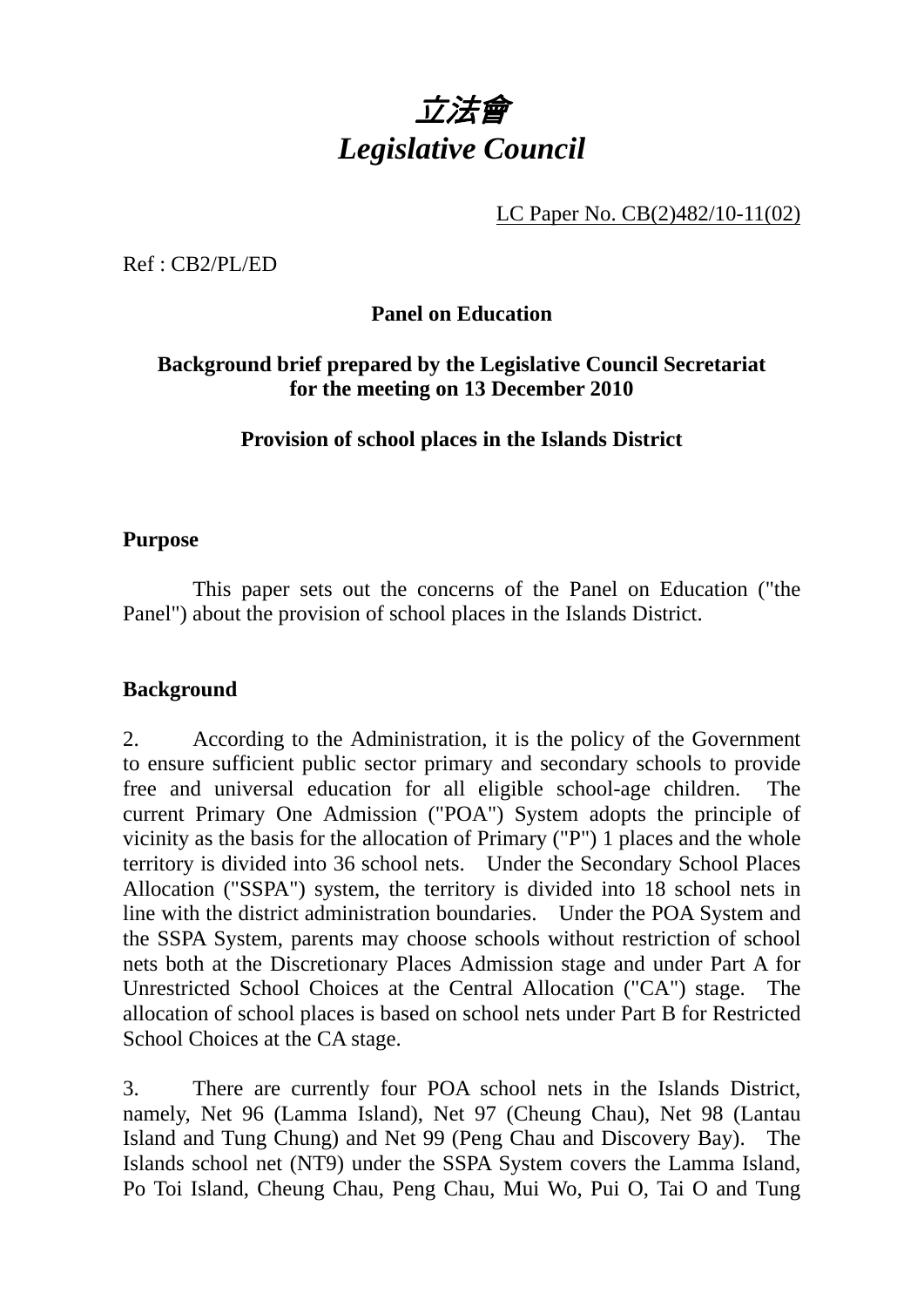Chung. To provide parents with more school choices, apart from the secondary schools located in their respective districts, each school net will include a number of schools in other districts as well.

4. The Education Bureau ("EDB") has set up a Working Group on Review of School Nets, comprising representatives of major school councils, parent representatives, representatives of Committee on Home-School Co-operation and lay members to review the existing demarcation of the school nets and deliberate on the long-term arrangements, taking into account factors such as changes in the student population, demand and supply of school places, distribution of schools and transportation network in each district.

## **Deliberations of the Panel**

5. The Panel had discussed the provision of school places in the Islands District per se and in the context of considering the proposal for the relocation of two drug treatment and rehabilitation centres ("DTRCs") of the Christian Zheng Sheng Association ("CZSA") in Ha Keng. Deputations were invited to attend the meeting on 11 July 2009 to give views on the subject. The concerns of members are summarized in the ensuing paragraphs.

### Adequacy of school places

6. Having regard to the remoteness of the Islands, members were concerned about the adequacy of public sector primary and secondary school places in the vicinity for selection by the local children. They noted that many students residing in the Islands District had to spend considerable time and money to travel to schools in other districts, such as the Central and Western District. Some members were worried that these students would be discouraged from participating in after-school activities because of the long travel time.

7. According to the Administration, there were sufficient school places in each of the school nets to meet the demand in the same net. Currently, students residing on the Islands could choose among five secondary schools in Tung Chung, two in Cheung Chau and more than 10 on Hong Kong Island. Some 1 300 P6 students in the Islands District took part in the SSPA system each year. For the Islands District school nets, there were still several dozen vacant classrooms in the public sector primary schools which could be used to meet any growth in the demand for primary places in the district. In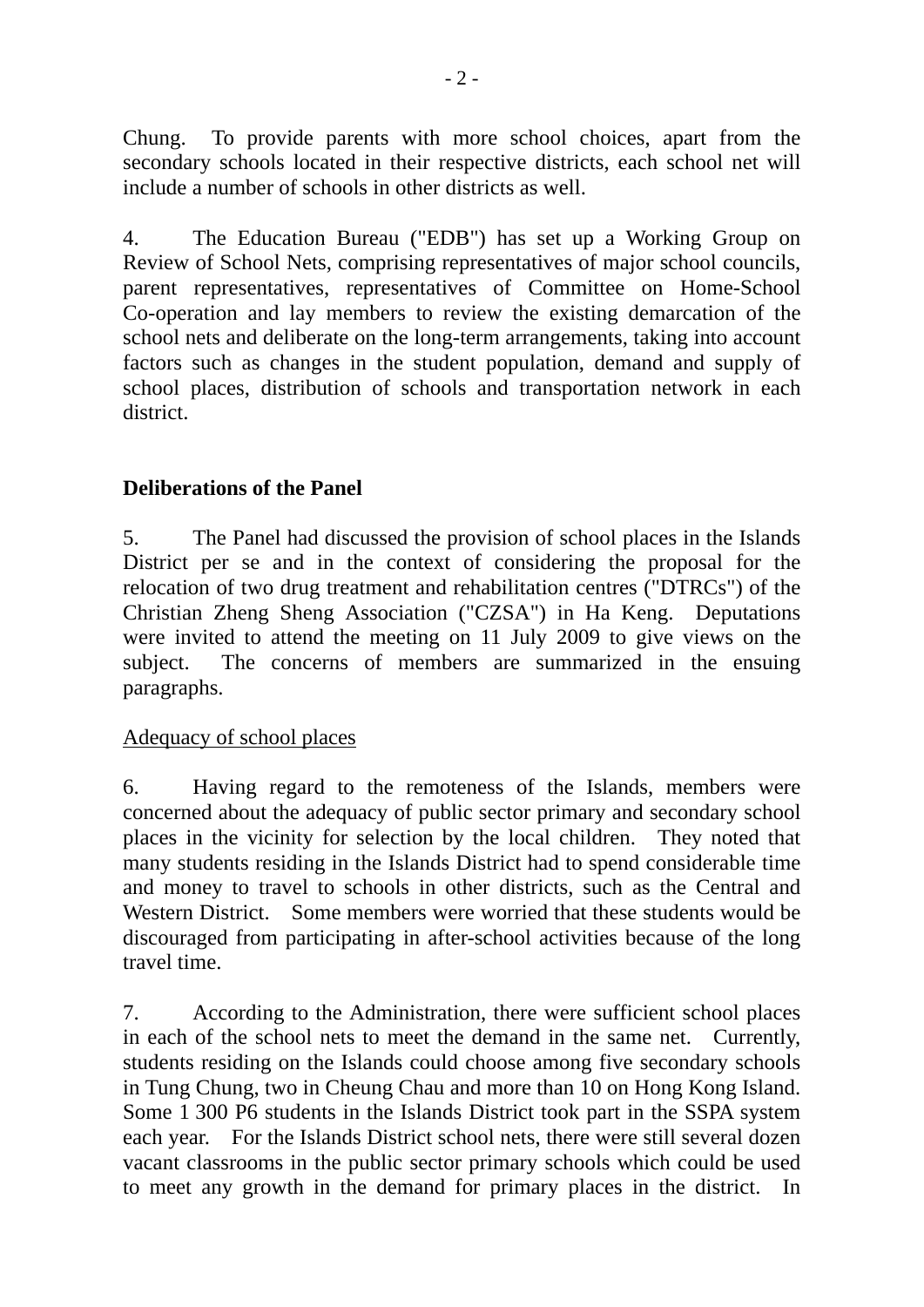order to meet the possible demand for public sector school places, the Administration had also reserved sites in Tung Chung for school building purpose. According to the Government's projections of population distribution, the student population of the Islands District would remain stable in the coming few years.

8. The Administration advised that it normally took about 45 minutes to travel say from Mui Wo to the Central and Western District by fast ferry, and from Tung Chung to the urban areas by bus. Students from low-income families were provided with travelling subsidies. The annual travelling subsidies for primary students going to schools in the urban areas ranged from \$2,800 to \$3,700, and those for secondary students ranged from \$6,300 to \$17,000. The annual travelling subsidies for primary students going to schools within the Islands Districts ranged from \$700 to \$1,100, and \$6,000 to \$6,900 for secondary students.

9. Members considered that the Administration had under-estimated the travelling time taken by Islands students to go to schools. Members pointed out that students residing on the Islands could take as long as two to three hours to go to schools in the Central and Western District as not only the ferry trip but the whole journey time between home and school should be counted.

### Use of the former New Territories Heung Yee Kuk Southern District Secondary School ("ex-SDSS") in Mui Wo

10. Members were concerned in particular about the supply of public sector primary and secondary school places for students residing in South Lantau. According to information provided by deputations, South Lantau had a population of about 17,700 and over 3,500 were full-time students. Of these, 655 were primary students including non-Chinese speaking ("NCS") students. The number of NCS students constituted about one-third of the school-age population in the area and had been increasing steadily. Most NCS students did not participate in the SSPA System as they were not proficient in Chinese language and would not be allocated to their preferred schools based on past experience. They generally preferred the Direct Subsidy Scheme secondary schools which adopted English as the medium of instruction ("MOI"). As there was no secondary school in the vicinity, the South Lantau residents requested the allocation of the ex-SDSS site for building a secondary school for local children. The deputations were of the view that 655 primary students would be sufficient for operating an 18-class secondary school with two classes using Chinese as the MOI and one class using English at each level. Some members considered that the lack of a secondary school in Mui Wo was one of the reasons for the local residents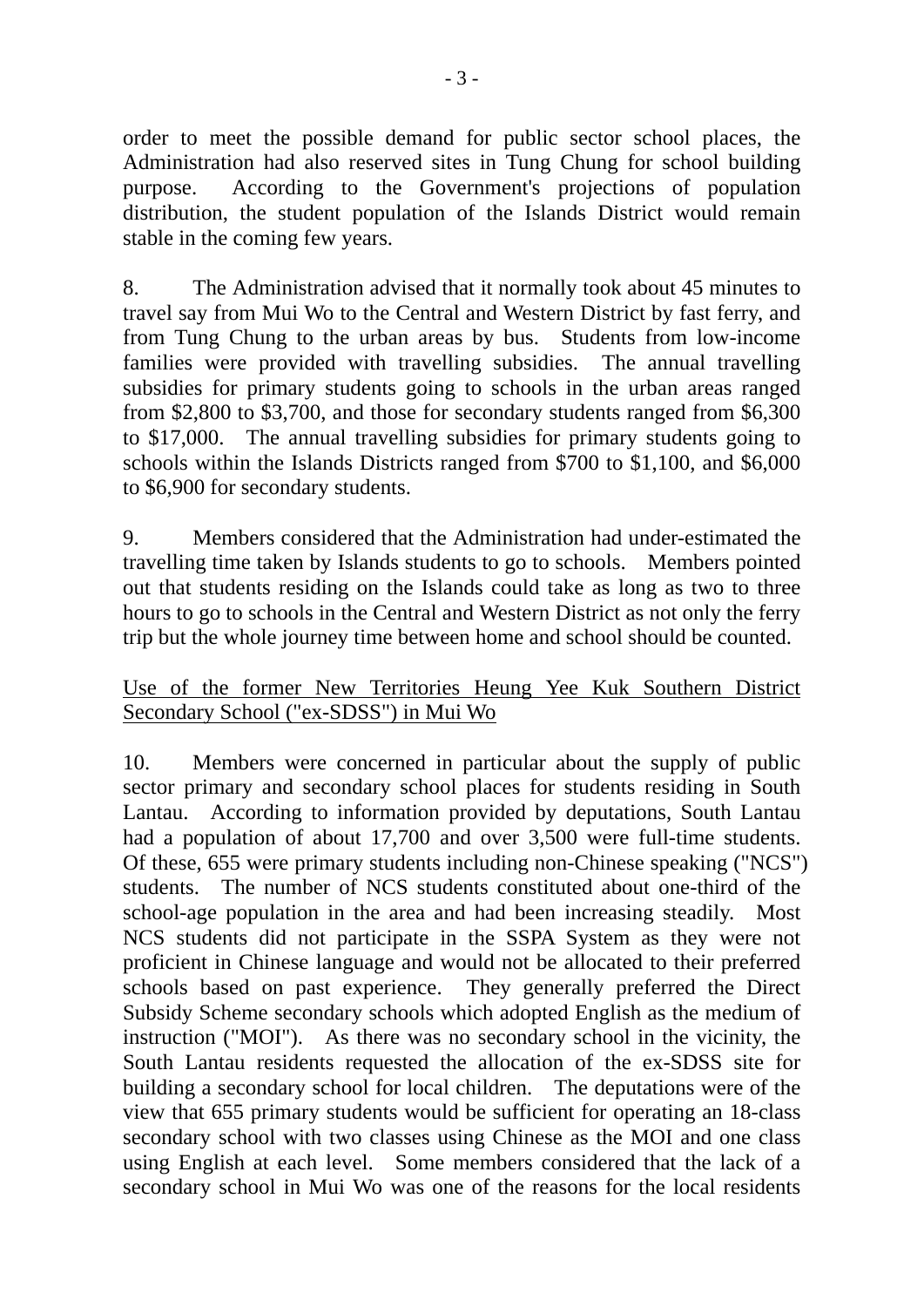opposing the proposal for the relocation of the CZSA's DTRCs in Ha Keng to the ex-SDSS.

11. The Administration advised that about 1 000 children applied for P1 places under the POA System each year. According to the 2009 POA allocation results, the two primary schools in Mui Wo, i.e. Mui Wo School and Bui O Public School, could offer a total of 50 places, but only 41 P1 applicants were allocated to the two schools. This showed that these two primary schools could provide sufficient school places for P1 applicants residing in Mui Wo. The closure of the ex-SDSS was due to the low intake of students. It was at the request of local residents that the Administration had expanded the school nets in the Islands District to allow Mui Wo students to choose schools in other districts.

12. Some members considered that the low intake of students in the ex-SDSS was because of the high turnover rate of its principals. Should there be a quality secondary school in the area, local students might choose to study there instead of selecting schools in other districts such as Cheung Chau and Tung Chung. Having regard to the remoteness of Mui Wo and the long travelling time, members stressed the need for the Administration to relax its policy and build a secondary school in the area.

13. The Administration clarified that the ex-SDSS was a government school, and its teaching quality was on par with that of other public sector schools. It had only one S1 class in the last few years before closure, and the number of its S1 students decreased from 18 in the 2002-2003 school year to 13 in the 2003-2004 school year, while the overall student population in Mui Wo in the corresponding period was not declining. This reflected that many Mui Wo parents preferred sending their children to schools outside the area. Nevertheless, the Administration was willing to consider any proposal for a new school put forward for the residents of Mui Wo as well as South Lantau provided that the proposed school could attract a sufficient number of students for sustainable operation.

# Formulation of school policy for the Islands District

14. Given the large size of the Islands District and its special transport conditions, the Association of School Heads of Islands District requested the exercise of more flexibility in school place allocation for the Islands District. Members shared its view and considered it necessary for the Administration to formulate school policies unique to remote districts. Members called on the Administration to broaden its vision and formulate an appropriate policy for the operation of different types of secondary schools, such as those with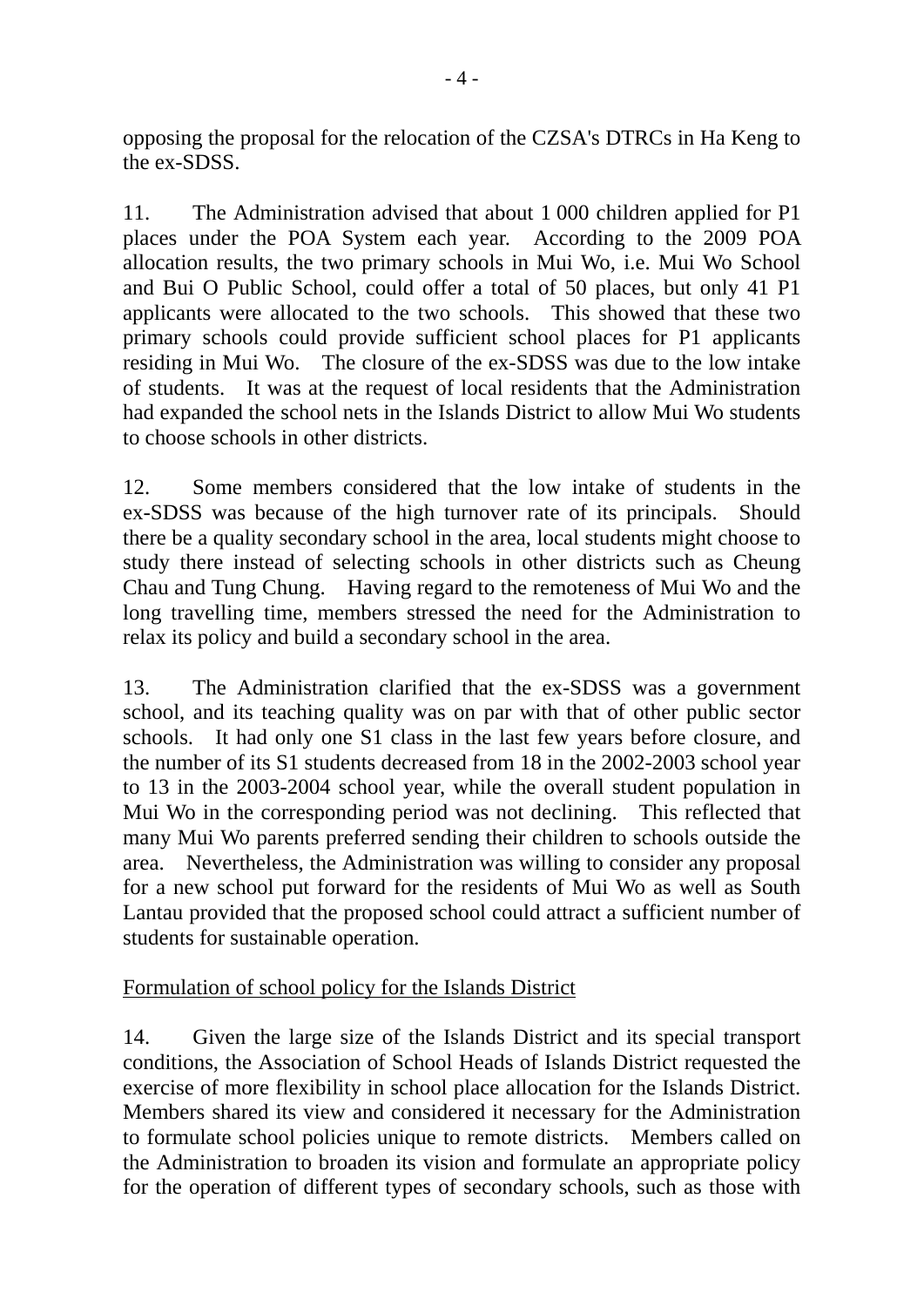boarding facilities to attract students from local and other districts, or those with direct subsidies using English as MOI for NCS students. Members suggested that at least one primary school and one secondary school should be provided in each Island of the Islands District should the student population reach a reasonable level.

15. Some members expressed opposition to the policy of closing down rural schools as this had resulted in the need of students living on the Islands to travel long distance to go to schools. In their view, rural schools had their unique environment and special features, and diversity in schools and pedagogies should be allowed to cater for the different needs of students. Some parents preferred rural schools because they adopted small class teaching and offered a more stable learning environment.

16. The Administration advised that the number of P1 classes that a school might operate had all along been determined by a set of fair and transparent criteria. In deciding whether it was necessary for a school to operate a P1 class under the existing criteria, the Administration would consider special factors, such as whether a school was located in a remote area without appropriate alternative schools providing the school places needed, in addition to the number of students allocated to the school. The Administration had and would continue to exercise flexibility with regard to the requirement of student enrolment for public sector primary schools in the Islands District. The Administration stressed that in order to provide a broad and balanced curriculum under the New Senior Secondary academic structure, the most desirable school size was 24 to 30 classes, with 18 classes, i.e. three classes for each level, being the acceptable minimum. Two factors had been taken into account in formulating the policy of the three-class requirement for each level. First, there should be sufficient teaching manpower and expertise for deployment; second, there should be a critical mass of students, say around 700, to facilitate effective peer and collaborative learning as interaction among students was important in the process of learning.

17. Members were of view that as the Administration had already exercised flexibility in the class size in respect of primary schools in the Islands District, similar flexibility should be provided to secondary schools. The Administration should provide adequate teaching staff to secondary schools in the Islands District irrespective of whether the parents selected the local schools. Members pointed out that if the class size could be reduced to say 15 to 20 students, a secondary school with a small number of students could provide a broad and balanced curriculum. Members urged the Administration to consider the unique circumstances of the Islands District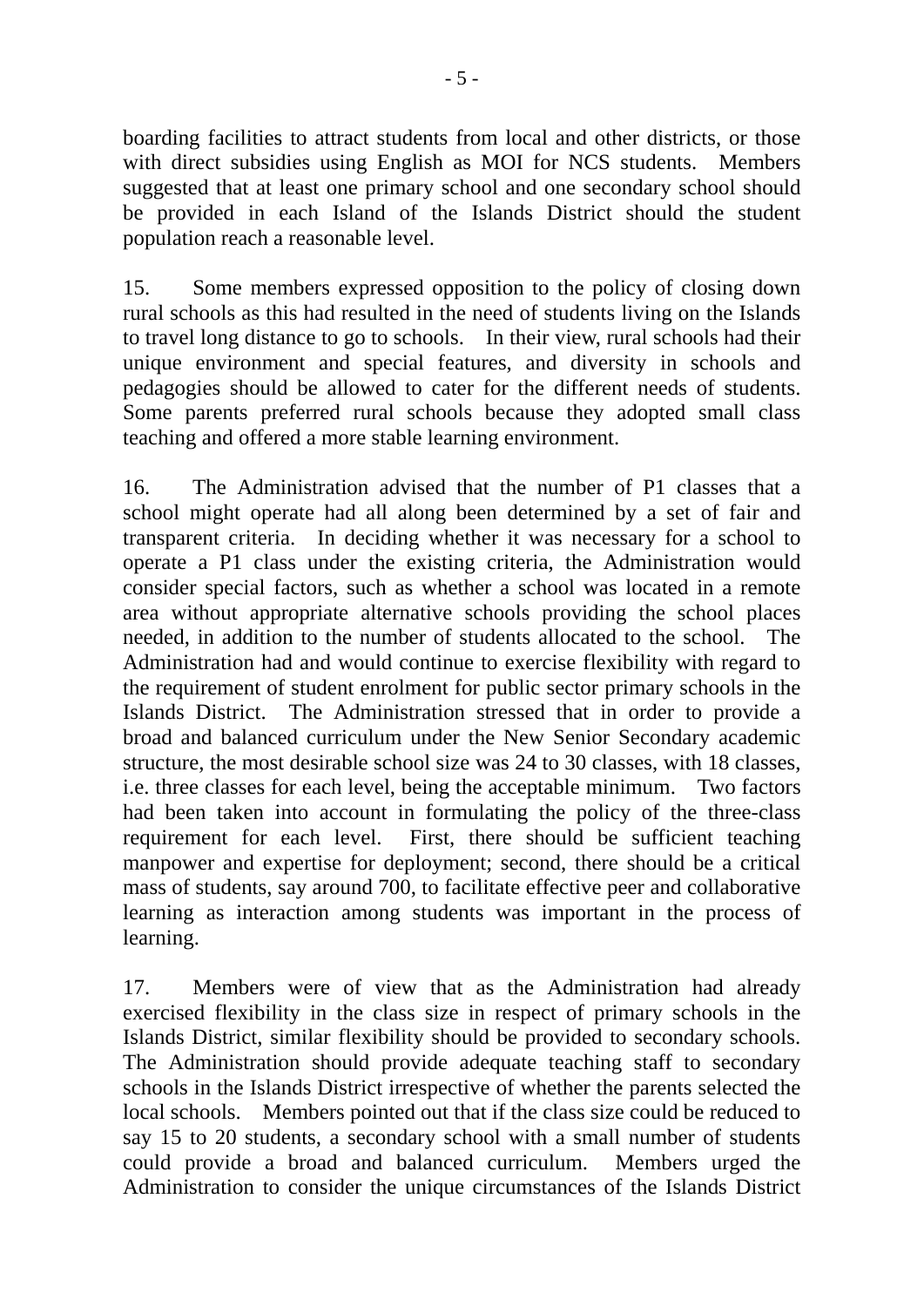and implement policies tailored to the educational needs of the Islands residents.

# **Relevant papers**

18. A list of the relevant papers on the Legislative Council website is in the **Appendix**.

Council Business Division 2 Legislative Council Secretariat 9 December 2010